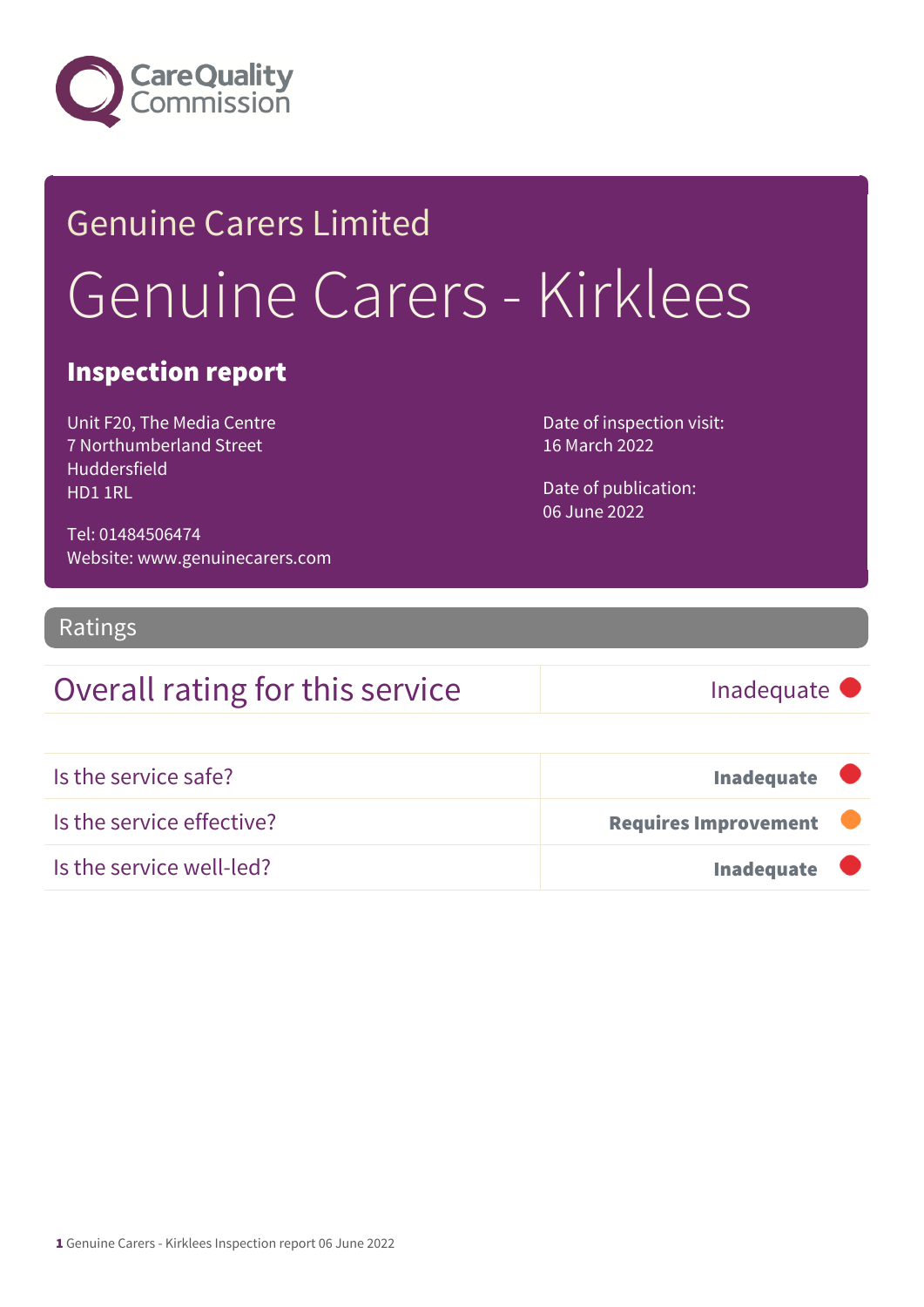### Summary of findings

#### Overall summary

#### About the service

Genuine Carers – Kirklees is a domiciliary care agency which provides personal care to people in their own homes. At the time of our inspection, 31 people were receiving a service.

Not everyone who used the service received personal care. CQC only inspects where people receive personal care. This is help with tasks related to personal hygiene and eating. Where they do, we also consider any wider social care provided.

#### People's experience of using this service and what we found

People and relatives experience of the care provided significantly varied. Some people and relatives were enthusiastic about the service, whilst others had poor experiences. Some people and relatives said they had experienced missed calls. We received mixed feedback about the timeliness of calls and records did not show call times were reliable. The provider did not have adequate oversight of the service people received. Recruitment records were not sufficiently robust.

Systems to assess, monitor and review the quality of the service were not adequate. The provider did not have systems in place to check people received a suitable service. Insufficient action had been taken to ensure confidentiality was maintained. Spot checks of care packages were increased following our inspection.

Staff understood their safeguarding responsibilities, although recording of safeguarding incidents was not robust.

People were supported to have maximum choice and control of their lives and staff supported them in the least restrictive way possible and in their best interests; however, the systems in the service did not support this practice. There was an absence of mental capacity assessments and consent to care records as these had not been carried out. These records were created following our inspection.

We were not assured the management of medicines was safe. Some of the feedback we received indicated medicines had not been administered on some occasions. Medication records were not being robustly reviewed. Staff were trained in administering medicines and had their competency checked.

Risks to people were routinely being assessed and staff were aware of risks to people. With one exception, people and relatives consistently told us staff always wore their PPE.

With one exception, which the provider addressed, we found people received support to access healthcare services when they needed this. Staff assisted people in the preparation of meals and received training in food hygiene. Staff received formal support through meetings, supervision and appraisals.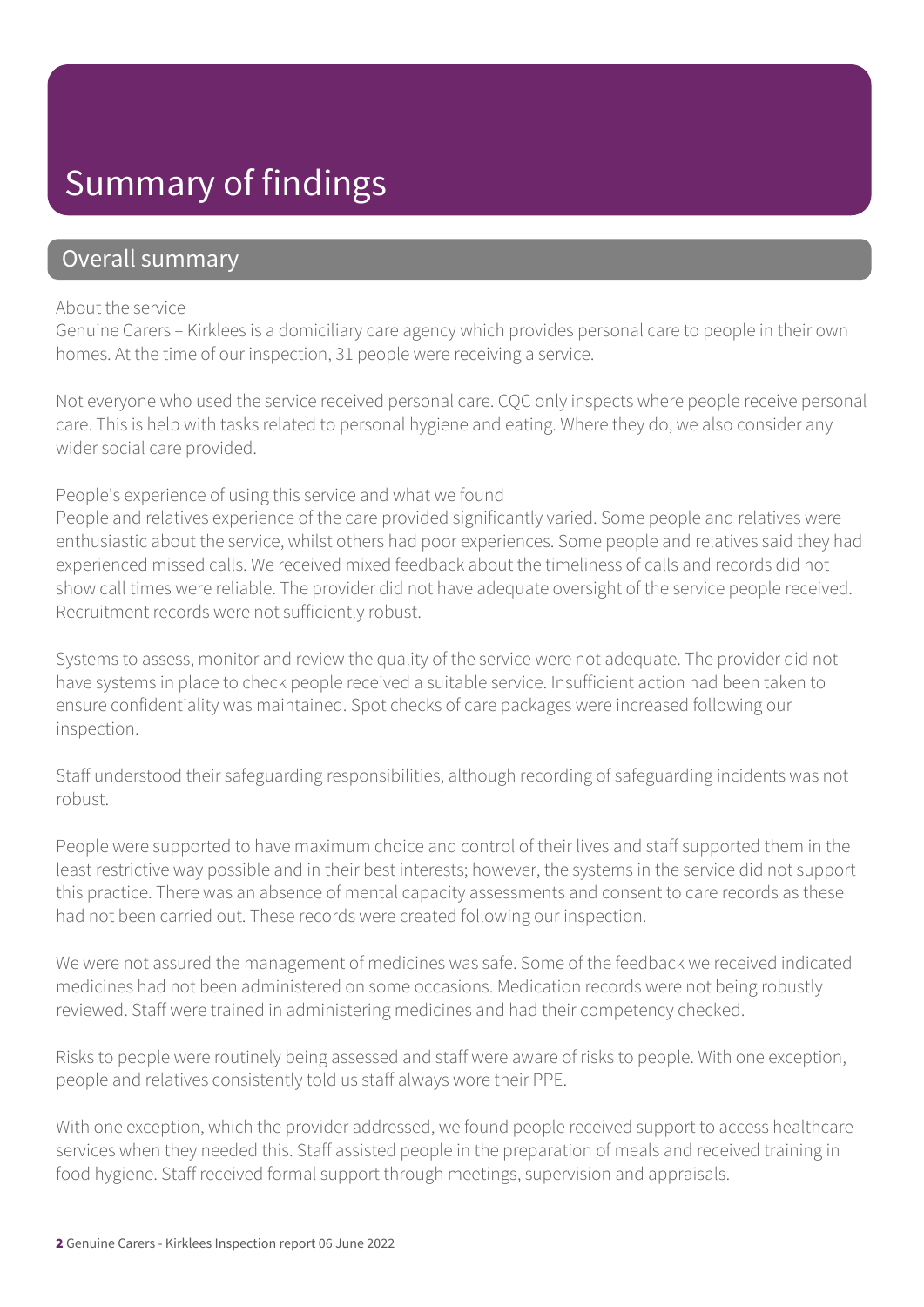For more details, please see the full report which is on the CQC website at www.cqc.org.uk

Rating at last inspection The last rating for this service was good (published 2 May 2019).

#### Why we inspected

The inspection was prompted in part due to concerns received about missed calls, the culture within the service and maintaining confidentiality. A decision was made for us to inspect and examine those risks.

You can see what action we have asked the provider to take at the end of this full report.

The provider has taken action since the inspection which they expect will improve the service quality. However, we need to see these systems are effective and sustained over an extended period. For those key questions not inspected, we used the ratings awarded at the last inspection to calculate the overall rating.

The overall rating for the service has changed from good to inadequate based on the findings of this inspection.

You can read the report from our last comprehensive inspection, by selecting the 'all reports' link for Genuine Carers – Kirklees on our website at www.cqc.org.uk.

#### Enforcement and Recommendations

We are mindful of the impact of the COVID-19 pandemic on our regulatory function. This meant we took account of the exceptional circumstances arising as a result of the COVID-19 pandemic when considering what enforcement action was necessary and proportionate to keep people safe as a result of this inspection. We will continue to monitor the service and will take further action if needed.

We have identified breaches in relation to the reliability and punctuality of visits to people's homes, the safe management of medicines, recording consent and mental capacity, plus systems to ensure oversight and quality of care provided.

Please see the action we have told the provider to take at the end of this report.

#### Follow up

We will meet with the provider following this report being published to discuss how they will make changes to ensure they improve their rating to at least good. We will work with the local authority to monitor progress. We will continue to monitor information we receive about the service, which will help inform when we next inspect.

The overall rating for this service is 'Inadequate' and the service is therefore in 'special measures'. This means we will keep the service under review and, if we do not propose to cancel the provider's registration, we will re-inspect within six months to check for significant improvements.

If the provider has not made enough improvement within this timeframe. And there is still a rating of inadequate for any key question or overall rating, we will take action in line with our enforcement procedures. This will mean we will begin the process of preventing the provider from operating this service. This will usually lead to cancellation of their registration or to varying the conditions the registration.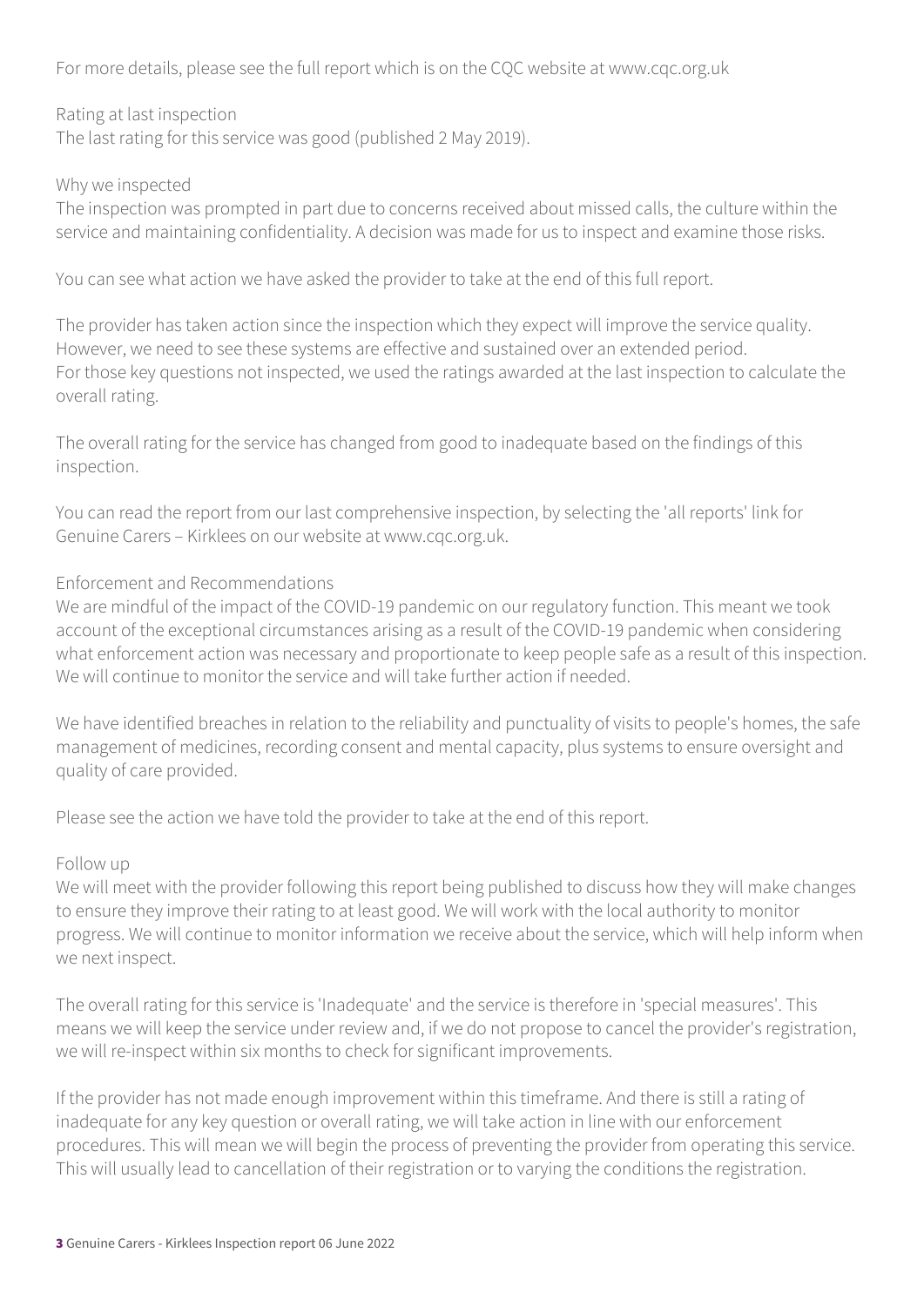For adult social care services, the maximum time for being in special measures will usually be no more than 12 months. If the service has demonstrated improvements when we inspect it. And it is no longer rated as inadequate for any of the five key questions it will no longer be in special measures.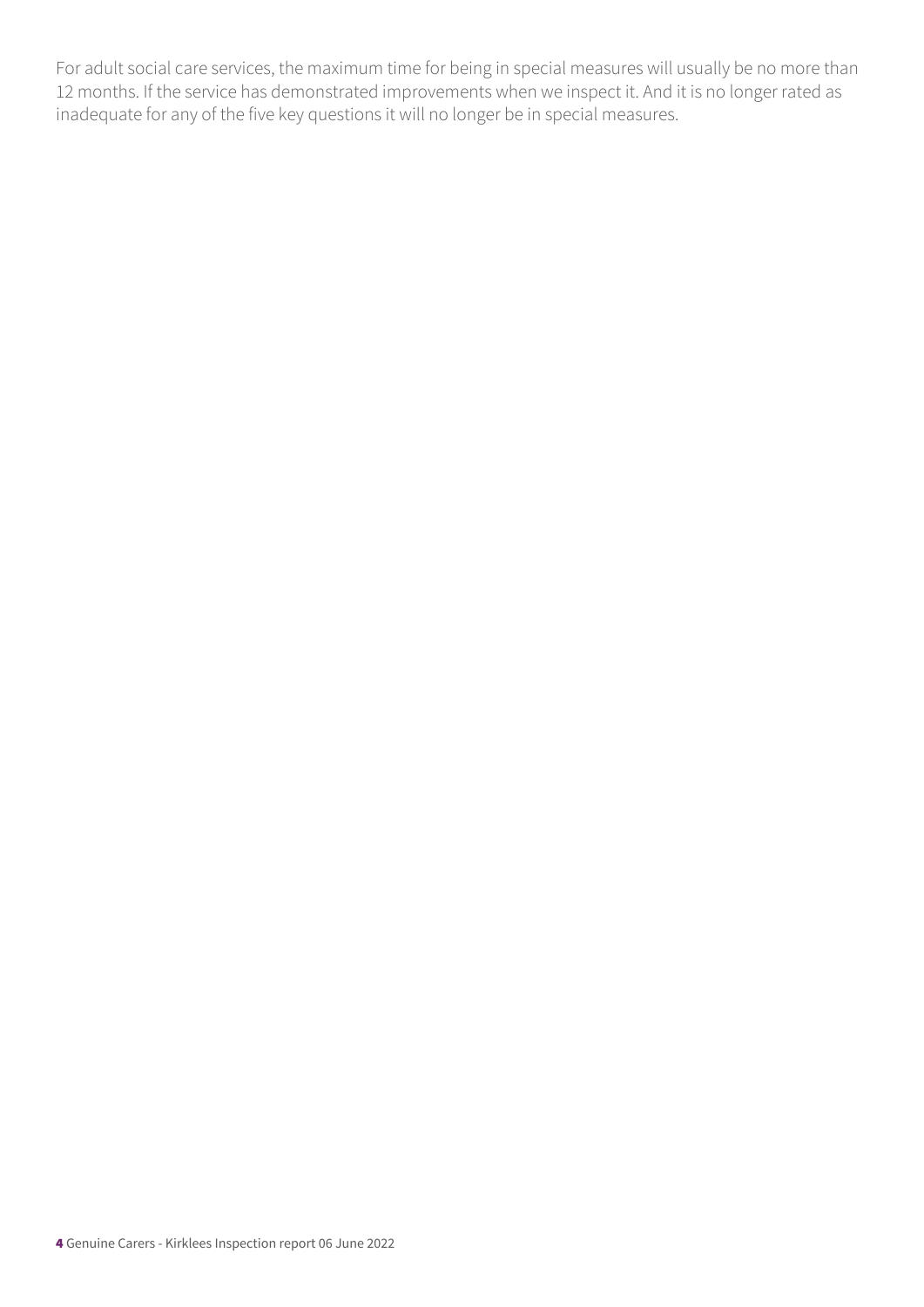### The five questions we ask about services and what we found

We always ask the following five questions of services.

| Is the service safe?                         | <b>Inadequate</b>           |
|----------------------------------------------|-----------------------------|
| The service was not safe.                    |                             |
| Details are in our safe findings below       |                             |
| Is the service effective?                    | <b>Requires Improvement</b> |
| The service was not always effective.        |                             |
| Details are in our effective findings below. |                             |
| Is the service well-led?                     | <b>Inadequate</b>           |
| The service was not well-led.                |                             |
| Details are in our well-Led findings below.  |                             |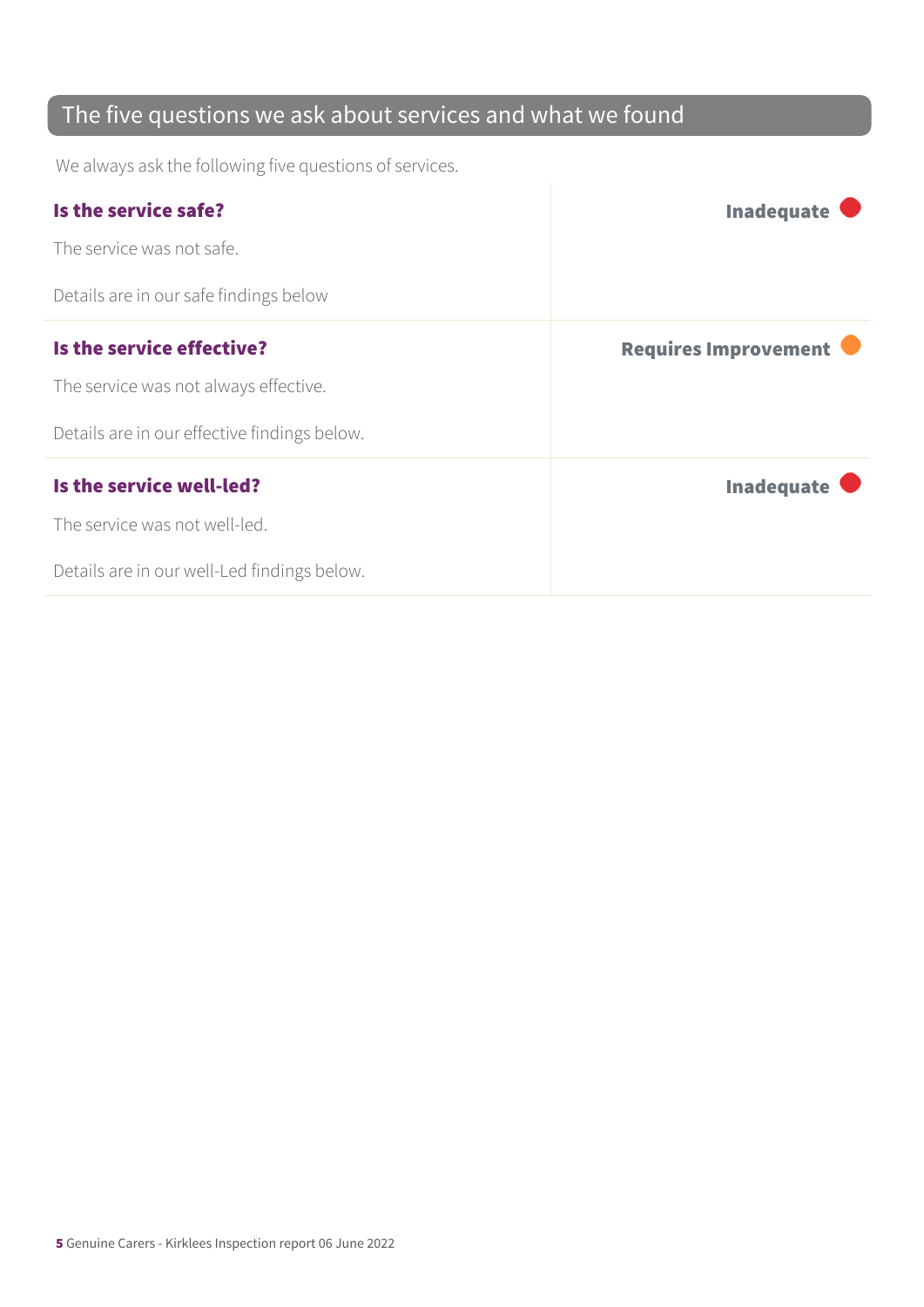

# Genuine Carers - Kirklees

### Detailed findings

### Background to this inspection

#### The inspection

We carried out this inspection under Section 60 of the Health and Social Care Act 2008 (the Act) as part of our regulatory functions. We checked whether the provider was meeting the legal requirements and regulations associated with the Act. We looked at the overall quality of the service and provided a rating for the service under the Health and Social Care Act 2008.

#### Inspection team

This inspection was carried out by one inspector. Following our visit to the provider's office, an Expert-by-Experience made phone calls to people and their representatives to gather feedback about their experience of the care they received. An Expert by Experience is a person who has personal experience of using or caring for someone who uses this type of care service.

Service and service type This service is a domiciliary care agency. It provides personal care to people living in their own houses.

#### Registered Manager

This service is required to have a registered manager. A registered manager is a person who has registered with the Care Quality Commission to manage the service. This means that they and the provider are legally responsible for how the service is run and for the quality and safety of the care provided. At the time of our inspection there was a registered manager in post.

#### Notice of inspection

We gave the service 24 hours' notice of the inspection. This was because we needed to be sure that the provider or manager would be in the office to support the inspection.

Inspection activity started on 14 March 2022 and ended on 5 May 2022. We visited the location's office on 16 March 2022.

What we did before the inspection

We reviewed information we had received about the service since the last inspection. We sought feedback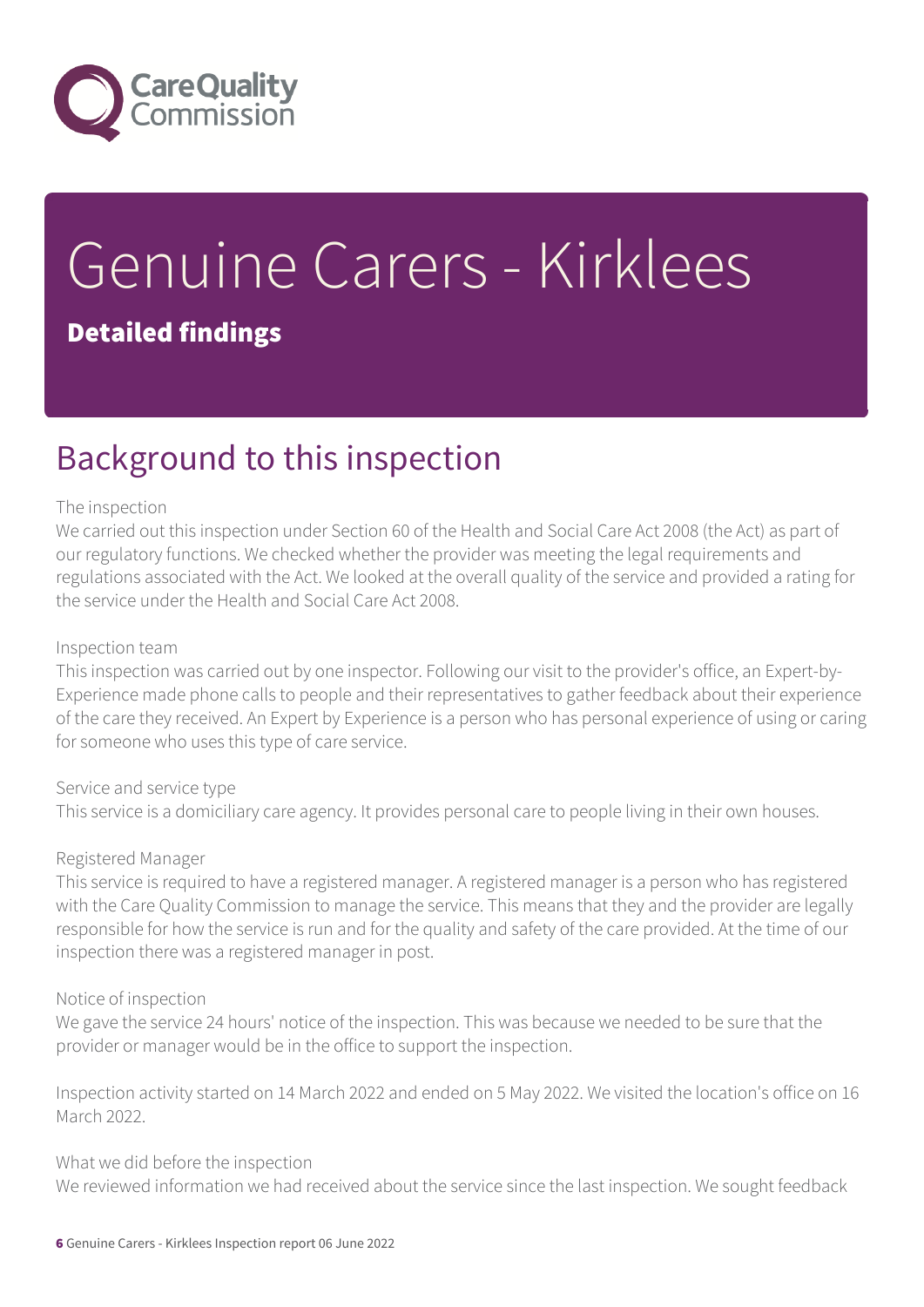from Healthwatch, the local authority and professionals who work with the service. We used the information the provider sent us in the provider information return (PIR). This is information providers are required to send us annually with key information about their service, what they do well, and improvements they plan to make. We used all this information to plan our inspection. Healthwatch is an independent consumer champion that gathers and represents the views of the public about health and social care services in England.

#### During the Inspection

We spoke with four people who received a service and eight relatives of people who received a service.

We spoke with the nominated individual, two operations managers, the registered manager, a care coordinator and four care workers. The nominated individual was responsible for supervising the management of the service on behalf of the provider.

We reviewed a range of records. This included three people's care records, as well as medication records. We looked at the recruitment of four staff members as well as records relating to the management of the service, including policies and procedures.

#### After the inspection

We continued to seek clarification from the provider to validate evidence found. We looked at further quality assurance and training records.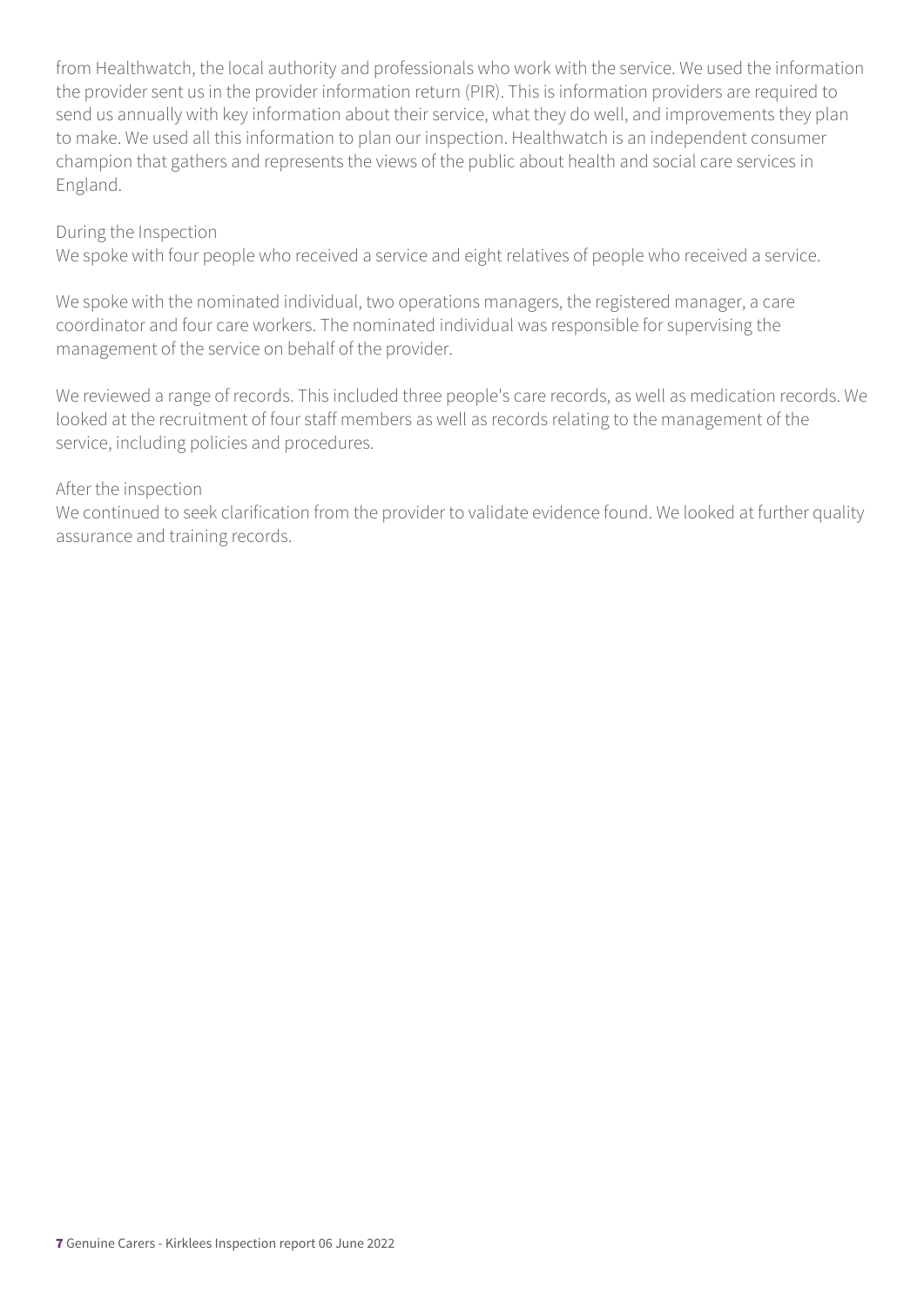### Is the service safe?

### Our findings

Safe – this means we looked for evidence that people were protected from abuse and avoidable harm.

At our last inspection we rated this key question good. At this inspection the rating has changed to inadequate. This meant people were not safe and were at risk of avoidable harm.

Staffing and recruitment

• The service people received varied in its reliability and recruitment procedures were not robust.

• People's experience of the attendance, timeliness and consistency of staffing varied widely.

• We were contacted by a relative shortly after we visited the provider's office. We were told that two calls had been missed in March 2022 and the person affected had gone without personal care and a meal or snack.

• Other relatives told us, "This morning, they didn't arrive for the 9am call until 10.10am. A few months ago, nobody turned up at the weekend at all and we just got left", "There has been a missed call recently, although I can't remember exactly when that was. It has happened before" and "They (staff) can be anything from 45 minutes early, to 45 minutes late."

• In an email response to us dated February 2022, the nominated individual said, 'Often the carers swap shifts between themselves last minute, and management are not always aware'. However, the provider used an electronic system intended to flag when calls were more than 60 minutes late. There was limited evidence of active monitoring of calls and this was demonstrated in the provider not identifying missed calls on occasions.

• We looked at call times for one week in March 2022. This showed 789 occasions when call times were recorded. Over 300 instances were seen where the call time was recorded as either over an hour early or an hour late.

This was a breach of regulation 18 (Staffing) of the Health and Social Care Act 2008 (Regulated Activities) Regulations 2014 as the service people received was not reliable.

• Other feedback we received was more positive, indicating that staff turned up on time, with consistent staff carrying out visits and staying for the full duration.

• Following our inspection, the provider told us they were introducing more robust call monitoring and systems to ensure people's care needs were met.

• We looked at recruitment records for two staff members and found concerns.

• Two staff had not completed their education and work histories and this had not been followed up by the provider. Document checklists had not been signed off to confirm all relevant checks had been completed.

Using medicines safely

• Medicines were not safely managed.

• Medication records were not being reviewed and medication audits were not fully effective. This meant there was a risk that people were not receiving their medicines as prescribed.

• We received mixed feedback about the management of medicines from people and their relatives. One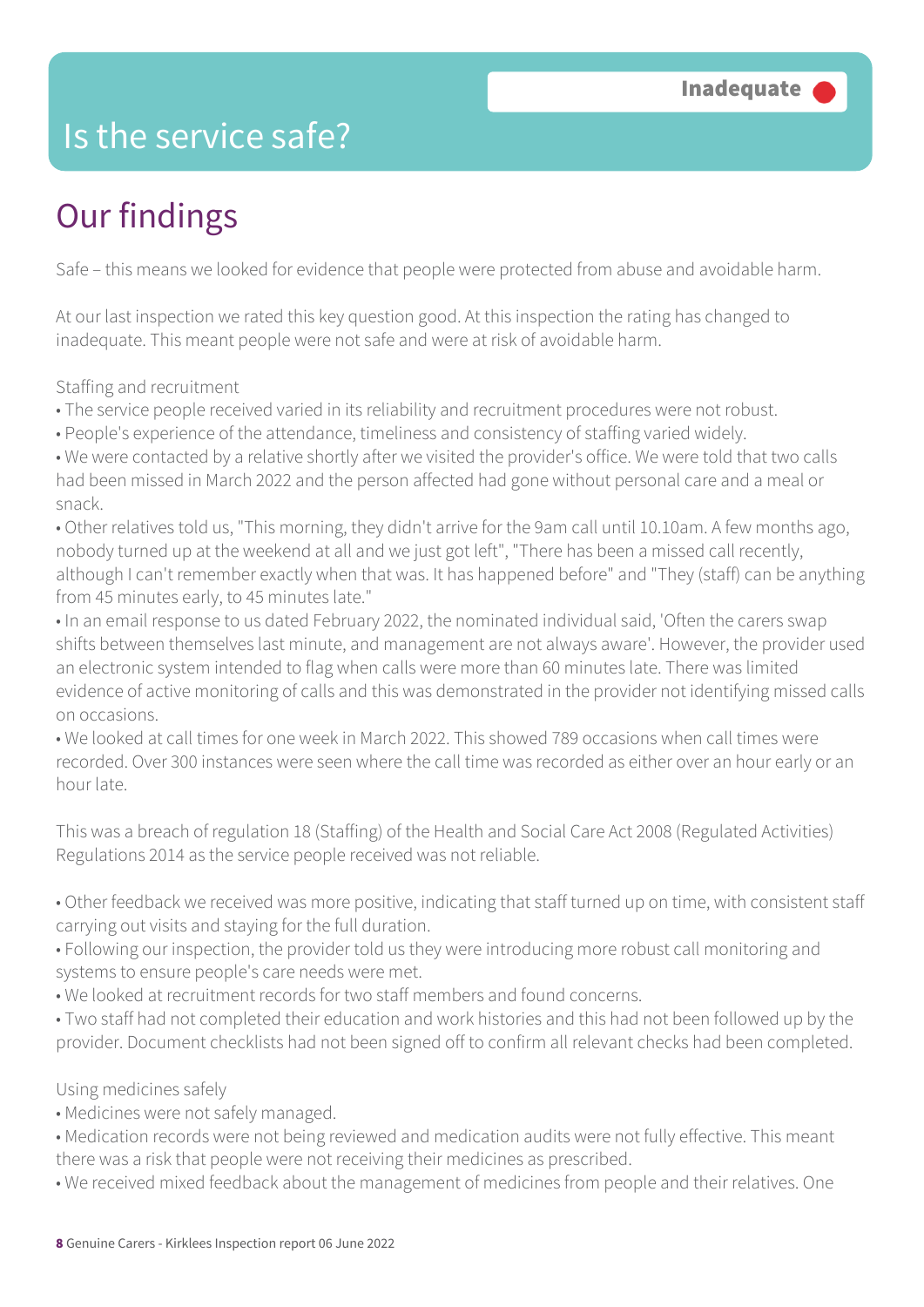person told us, "They (staff) did miss my medication once last week and I did complain to [registered manager]." A relative told us staff had not recorded the administration of medicines on two consecutive nights and that some new staff were not aware that tablets for their family member had to be crushed. A further relative said that creams were not consistently been recorded as applied and that prescriber instructions around the minimum time needed between the administration of medicines was not always followed due to irregular call times. The same person was found with medicines in their bed. • Medication records which were signed as audited showed gaps, which had not been identified through the audit. It wasn't clear if these discrepancies had been followed up.

This was a breach of regulation 12 (Safe care and treatment) of the Health and Social Care Act 2008 (Regulated Activities) Regulations 2014 as we were not assured that people received their medicines as prescribed.

• Staff received medication training and had their competency checked. Following our inspection, all staff were retrained in medicines management.

Systems and processes to safeguard people from the risk of abuse

- Safeguarding incidents were not being consistently recorded.
- We looked at the safeguarding log and found incidents we reported to the provider prior to our inspection were not recorded. Incidents where missed calls had occurred had not been recorded as safeguarding incidents.
- One relative spoke about concerns raised by a visiting professional and a member of Genuine Carers staff who both expressed concerns about personal care not being provided. This was not recorded on the safeguarding log.
- We received mixed feedback about people feeling safe. One relative was concerned about their key safe not being left secure by staff. However, another relative said, "If it's [staff name] or [staff name] doing the call, I know [relative] is in safe hands."
- Following our inspection, the provider has reviewed how they record safeguarding incidents.

Assessing risk, safety monitoring and management

- Risks to people were routinely assessed, but not consistently kept up-to-date.
- Most people said relevant risk assessments were in place when their care package started. However, one relative said their care records, including risk assessments, were missing for the first two weeks of their service being provided.
- We looked at one person's risk assessment for falls after an incident in September 2021. Their falls risk assessment was updated at the end of October 2021, although a member of staff told us this person did not receive a service for three of those weeks in between. The most recent risk assessment for the same person did not reflect they were using a specific piece of equipment for their mobility needs. The registered manager updated this record during our inspection.
- One person told us, "They did a full risk assessment and went through my care needs when they first started. It gave me confidence."

#### Preventing and controlling infection

- Suitable infection control steps were usually being followed.
- However, one relative told us they witnessed a care worker using the same gloves during personal care whilst giving a person their medicines. The provider took appropriate action in response to this feedback.
- Other relatives consistently commented positively about staff using PPE correctly. Feedback included, "I like (staff) to wear their face masks and gloves and they do this always" and "They always wear their full PPE and take it away with them."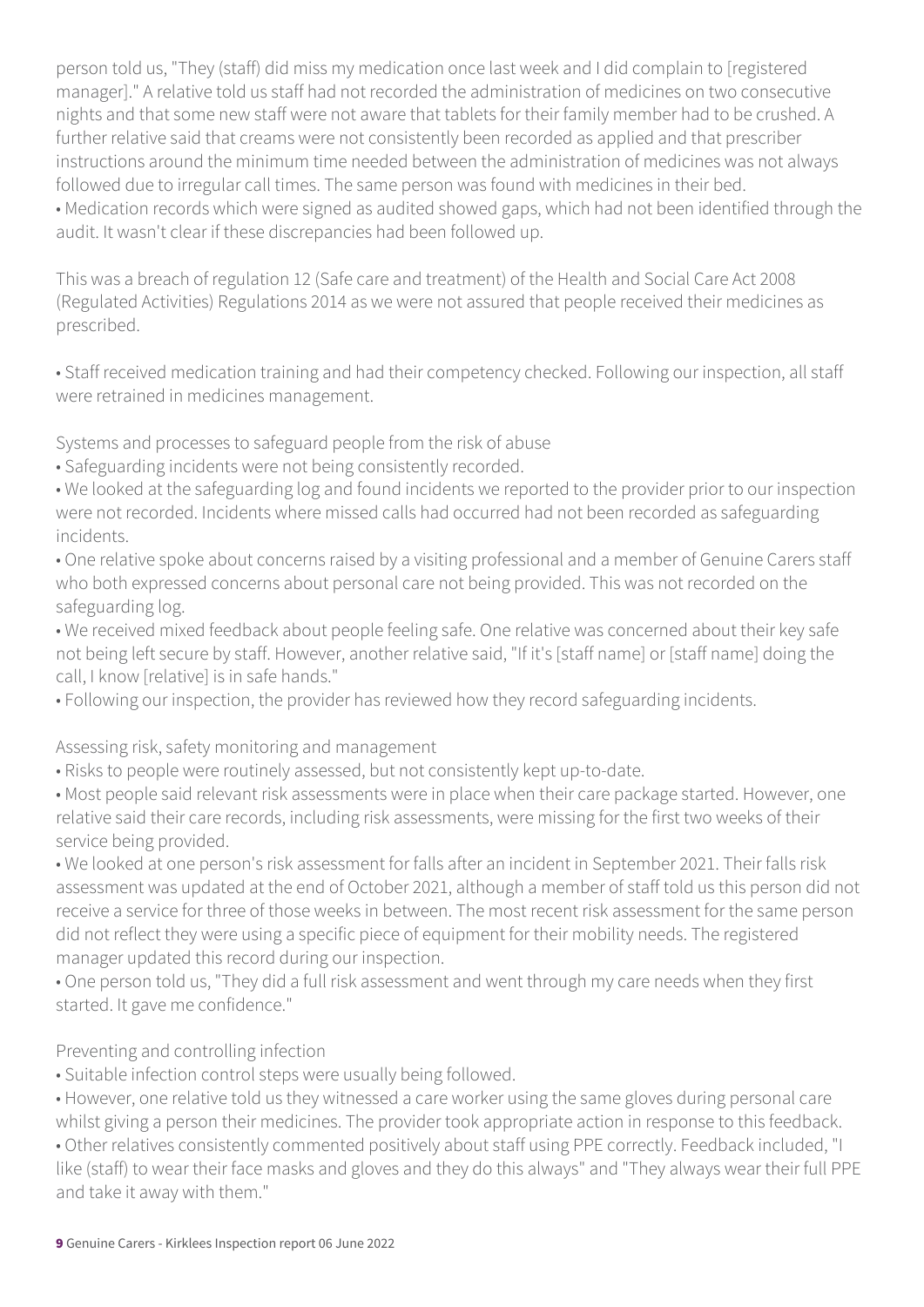Learning lessons when things go wrong

• There was limited evidence of lessons learned prior to our inspection.

• The provider had not identified areas where improvements were needed as systems to monitor performance were absent.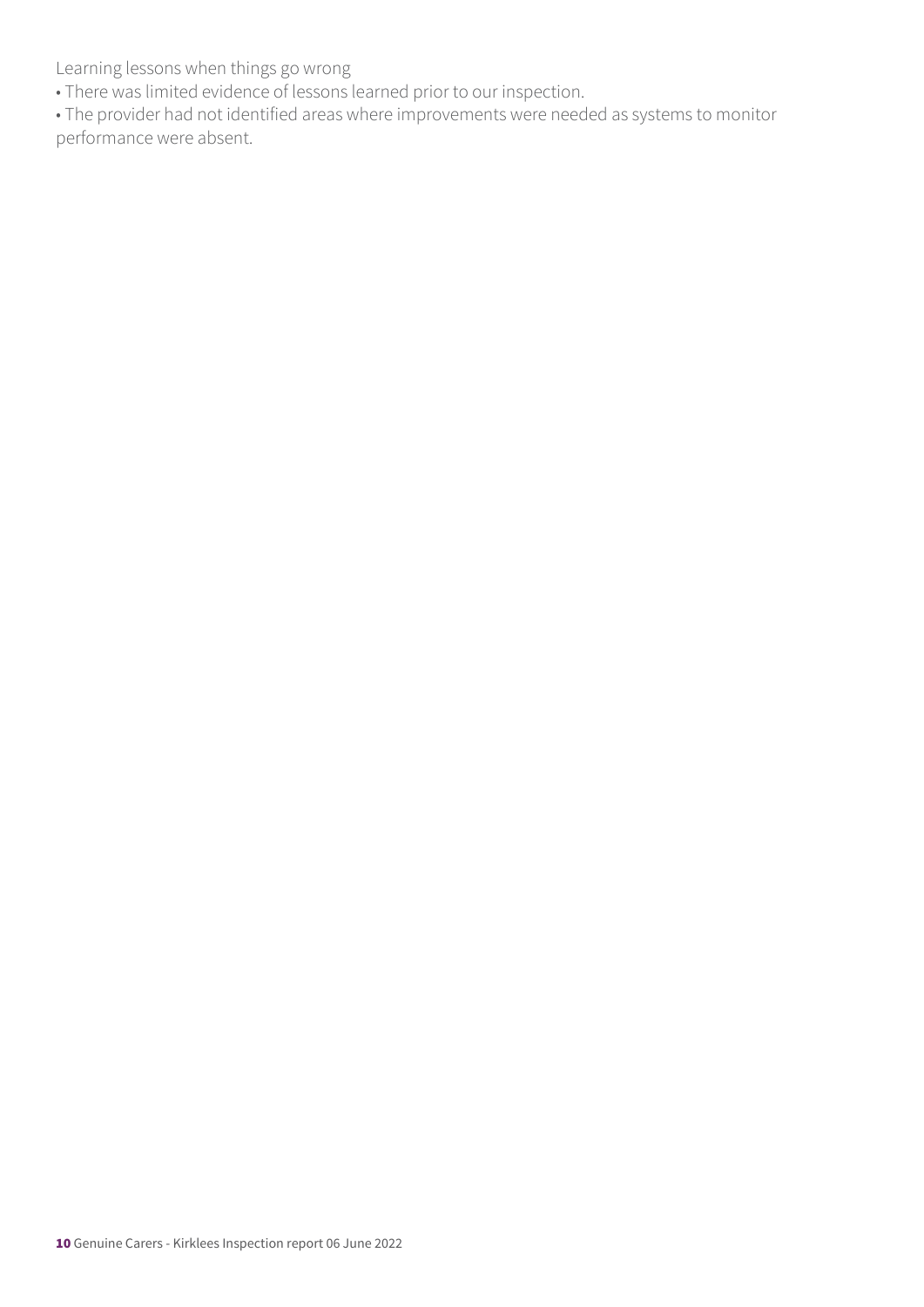### Is the service effective?

### Our findings

Effective – this means we looked for evidence that people's care, treatment and support achieved good outcomes and promoted a good quality of life, based on best available evidence.

At our last inspection we rated this key question good. At this inspection the rating has changed to requires improvement. This meant the effectiveness of people's care, treatment and support did not always achieve good outcomes or was inconsistent.

Ensuring consent to care and treatment in line with law and guidance

The Mental Capacity Act 2005 (MCA) provides a legal framework for making particular decisions on behalf of people who may lack the mental capacity to do so for themselves. The MCA requires that, as far as possible, people make their own decisions and are helped to do so when needed. When they lack mental capacity to take particular decisions, any made on their behalf must be in their best interests and as least restrictive as possible.

People can only be deprived of their liberty to receive care and treatment when this is in their best interests and legally authorised under the MCA.

When people receive care and treatment in their own homes an application must be made to the Court of Protection for them to authorise people to be deprived of their liberty.

• Care was being provided for people who were unable to give their consent to this as they lacked capacity to do so. The provider was unable to produce records to show they had assessed people's capacity and completed best interest decisions as needed for those people. Consent to care was also not recorded.

This was a breach of regulation 17 (Good governance) of the Health and Social Care Act 2008 (Regulated Activities) Regulations 2014 as records of people's mental capacity and consent were not in place.

• Following our inspection, an operations manager created mental capacity assessments which they shared with us.

• Staff we spoke with had received training in the MCA and could describe how they offered choice to people.

Staff support: induction, training, skills and experience

• Induction records had not been created, although staff were receiving ongoing support through training and supervision.

• The registered manager told us there was no recorded overview of the staff induction provided as this was given verbally. The nominated individual showed the registered manager a form to use for this, but the registered manager said they had never seen it. Staff confirmed they received a suitable induction.

• The staff training matrix showed high completion levels. Training was also provided in specialist subjects, such as epilepsy awareness, Parkinson's disease and use of percutaneous endoscopic gastrostomy (PEG) to ensure people received adequate nutrition.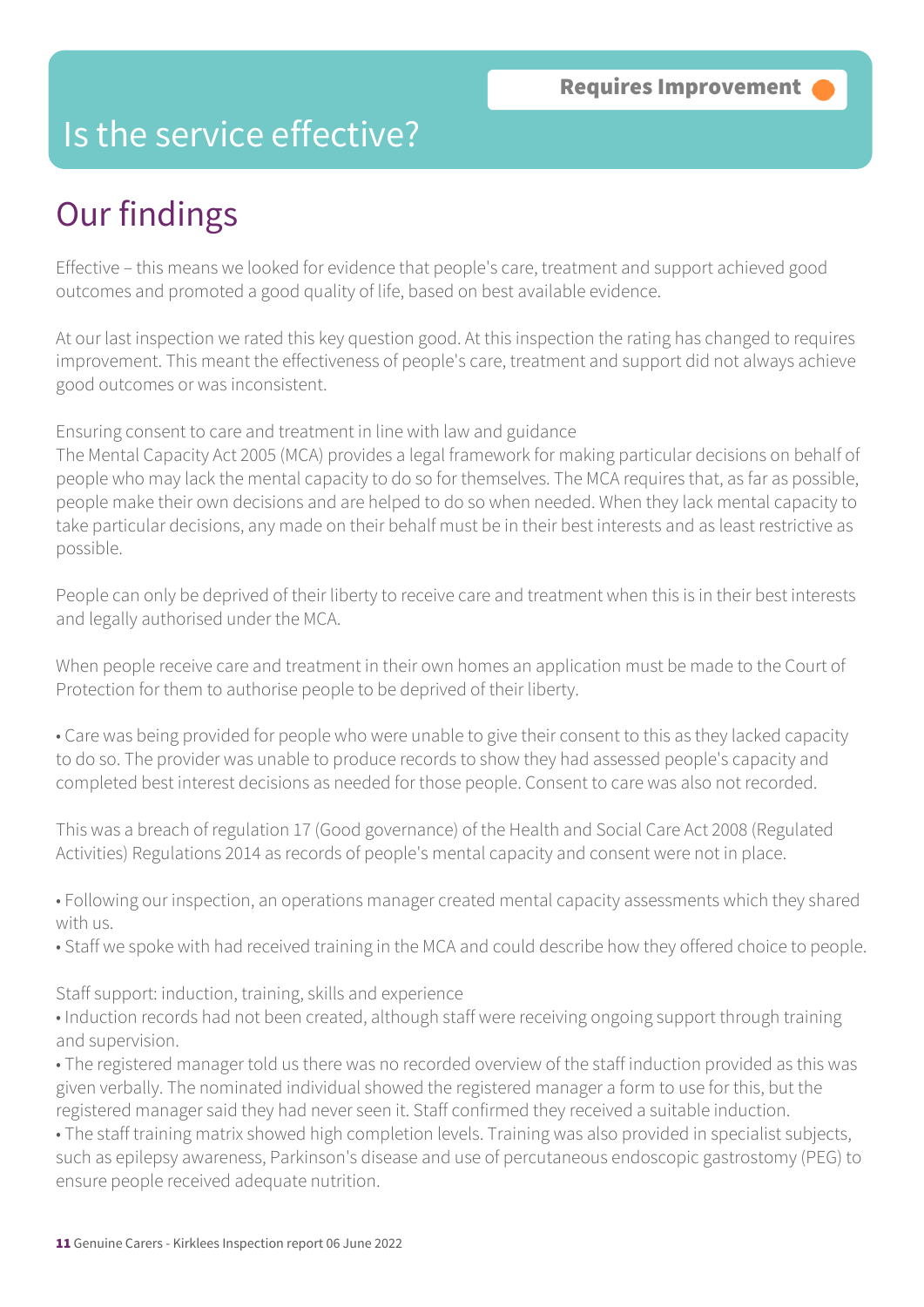• One person told us, "They (staff) seem well trained for the job and when they are new, they soon get the hang of the work that needs to be done."

• Ongoing staff support was being provided through supervision and appraisals.

Staff working with other agencies to provide consistent, effective, timely care; Supporting people to live healthier lives, access healthcare services and support

• The provider and staff worked with healthcare services to meet people's needs. This was also evident in care records we looked at.

• However, an incident in January 2022 showed that a care worker had not responded to serious concerns about a person's health. The provider responded to these concerns and said they would provide additional training.

Supporting people to eat and drink enough to maintain a balanced diet

- Staff supported people with nutritional needs.
- Staff received training in food hygiene which helped them understand these responsibilities.
- Staff said they looked at care records to understand people's dietary needs.

Assessing people's needs and choices; delivering care in line with standards, guidance and the law • Before packages of care started, an assessment of the person's needs was carried out to ensure a service could be provided.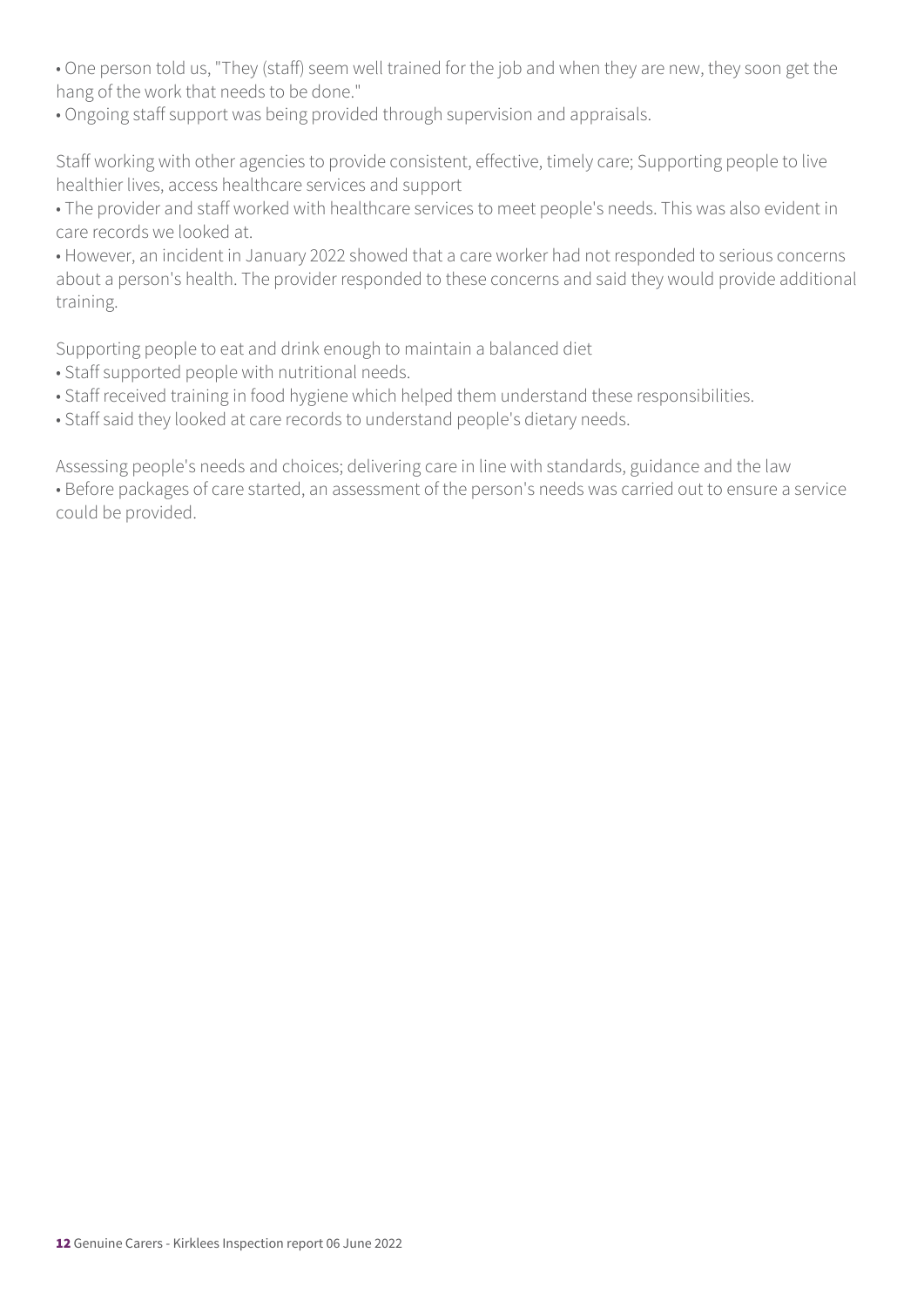### Is the service well-led?

### Our findings

Well-led – this means we looked for evidence that service leadership, management and governance assured high-quality, person-centred care; supported learning and innovation; and promoted an open, fair culture.

At our last inspection we rated this key question as requires improvement. At this inspection the rating has changed to inadequate. This meant there were widespread and significant shortfalls in service leadership. Leaders and the culture they created did not assure the delivery of high-quality care.

Managers and staff being clear about their roles, and understanding quality performance, risks and regulatory requirements

- There was an absence of systems to ensure sufficient oversight of the service.
- We asked how the provider measured its performance in areas of the business, such as number of missed calls, duration of calls and punctuality. It was evident these checks were not taking place. This meant the provider did not know how effective the quality of care was that people received. It also meant the provider did not know where additional support was needed as it had not identified its own shortfalls.
- Where paper care records were coming back into the office, these were scanned, but no one took responsibility for checking these and whether they matched electronic records.
- The nominated individual was visiting the service several times a week. However, they did not produce any evidence of checks they were completing to ensure the quality of care was being provided to the required standard.
- Concerns we identified around robustly recording safeguarding incidents, medication management, capacity and consent had not been identified by the provider prior to our inspection.

This was a breach of regulation 17 (Good governance) of the Health and Social Care Act 2008 (Regulated Activities) Regulations 2014 as systems to ensure sufficient oversight were not adequate.

How the provider understands and acts on the duty of candour, which is their legal responsibility to be open and honest with people when something goes wrong

• The provider was not always fulfilling its duty of candour responsibility.

• Prior to our inspection, we asked the provider to submit statutory notifications for events which were not reported to us. We met with the registered manager to discuss this. Shortly after this inspection, a relative made us aware of a missed call where the person's care needs were not met. We had to prompt the provider to submit a safeguarding alert which was received two weeks after the missed call.

• Shortly before our inspection, we were made aware of a breach of confidentiality when a new member of staff attended a partner meeting, despite their recruitment checks having not been fully completed. These discussions included sensitive information.

• We identified the provider was using a social media platform to communicate key updates between staff concerning people's needs. However, this included the names of people being cared for. The nominated individual investigated these concerns in February 2022 and assured us this was dealt with. However, we still saw a named person on this social media platform when we inspected. The social media site was not a secure way of sharing information. Since our inspection, the provider has taken steps to remove all sensitive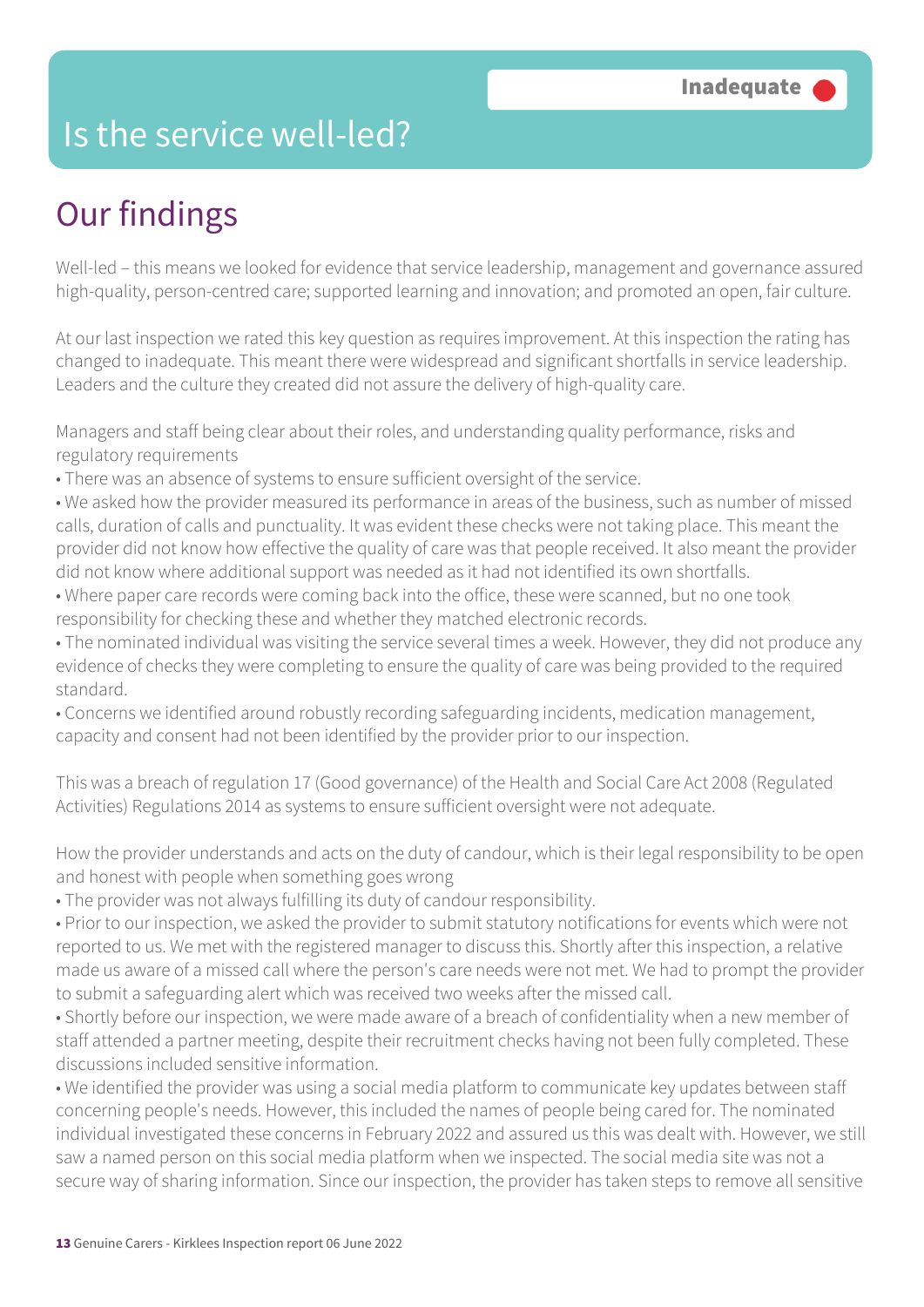information and identify people differently using codes.

This was a breach of regulation 17 (Good governance) of the Health and Social Care Act 2008 (Regulated Activities) Regulations 2014 as the provider did not fulfil their legal responsibilities.

Promoting a positive culture that is person-centred, open, inclusive and empowering, which achieves good outcomes for people

• The service did not always achieve good outcomes for people.

• One relative told us, "Some (staff) are very good, some are not. I don't know whether that is down to training or personality. They can be very different."

• Whilst some staff were committed to meeting people's care needs, feedback we received from people and relatives indicated this was not always the case. Some staff had failed to recognise the importance of their roles and ensuring people received a service.

• One relative told us, "There was a call recently where [relative] was left in bed as [staff member] said they had to take their kids to school."

• A relative told us, "When I realised that no lunch visit had happened today, I called Genuine Carers office which diverted to voicemail and I was unable to leave a message as it said the mailbox was full. I then attempted to ring [registered manager] to be greeted with the same message about the mailbox being full. These calls were made within office hours."

• One relative said they experienced a missed call and raised a complaint about this, although there was no record of this on the complaints log we were provided.

The concerns identified above meant this was a breach of regulation 18 (Staffing) of the Health and Social Care Act 2008 (Regulated Activities) Regulations 2014 as the provider did not always achieve good outcomes for people.

Engaging and involving people using the service, the public and staff, fully considering their equality characteristics

• We received mixed feedback about people and relatives involvement in planning care.

• One relative said, "[Relative] does need a care plan review as [person's] needs have changed a lot, but it hasn't been offered."

• Some of the feedback we received demonstrated there were positive aspects to the service provided. One person said, "I asked for females only right from the start and they have always adhered to that." Relatives commented, "My [relative] does speak some English, but prefers Urdu, so the (staff) use that which makes [relative] feel comfortable in their own home" and "They (staff) even know to remove their shoes or wear shoe covers when they come into our home" (as part of religious beliefs).

Continuous learning and improving care

• The management team told us they wanted to make improvements to the service.

• We looked at spot checks carried out. An operations manager told us these were completed for all staff every three months or sooner if concerned were identified. These were designed to make improvements to the service provided as well as identifying positive practice. Following our inspection, the provider committed to an increased number of spot checks.

• The provider responded to concerns raised in a satisfaction survey to provide assurances through the action they had taken. Surveys had also been completed for staff and showed positive feedback.

• Following our inspection, the provider explained the improvements they were making to the service. However, these improvements need to be embedded and sustained.

Working in partnership with others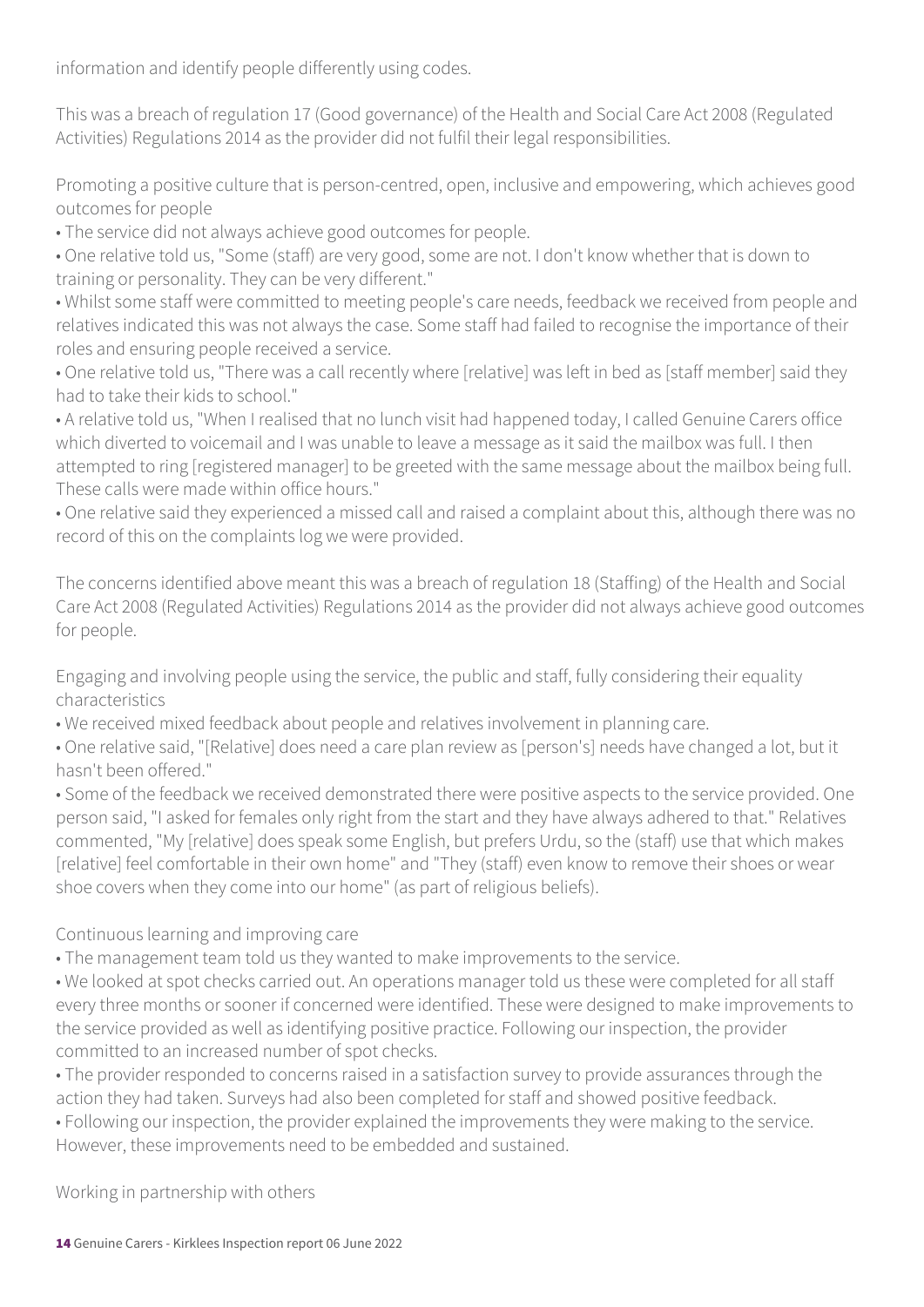• The registered manager was working in partnership with other agencies.

• We saw care records which demonstrated the registered manager was working with other professionals, such as social workers and commissioners.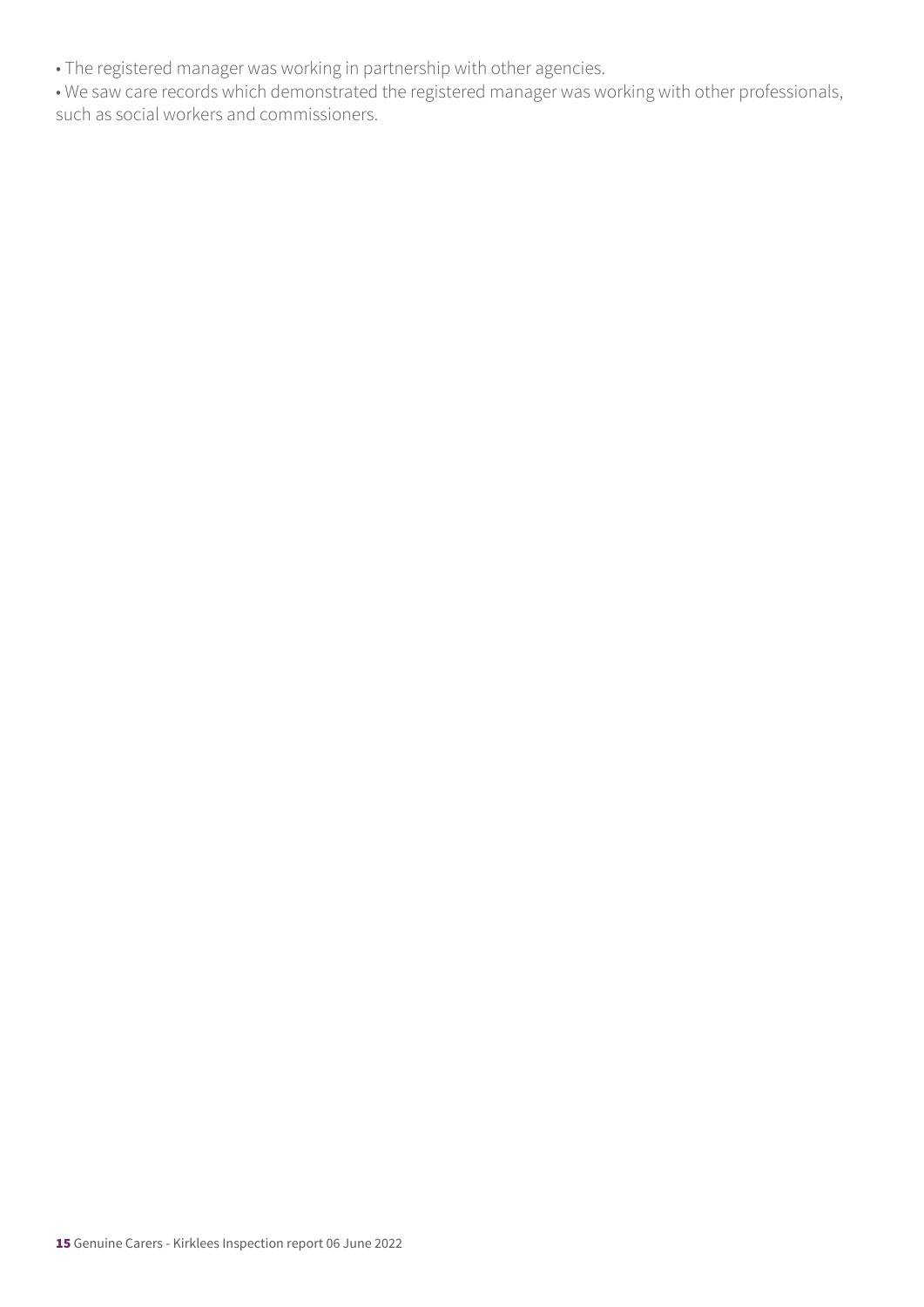#### This section is primarily information for the provider

### Action we have told the provider to take

The table below shows where regulations were not being met and we have asked the provider to send us a report that says what action they are going to take.We will check that this action is taken by the provider.

| Regulated activity | Regulation                                                                                                                                      |
|--------------------|-------------------------------------------------------------------------------------------------------------------------------------------------|
| Personal care      | Regulation 12 HSCA RA Regulations 2014 Safe<br>care and treatment                                                                               |
|                    | Feedback we received and records we looked at<br>meant we were not assured that people<br>received their medicines as prescribed.               |
| Regulated activity | Regulation                                                                                                                                      |
| Personal care      | Regulation 18 HSCA RA Regulations 2014 Staffing                                                                                                 |
|                    | The service people received was not reliable as<br>records did not show calls were punctual and<br>feedback demonstrated calls had been missed. |
|                    | The culture within the service meant that good<br>outcomes were not always achieved for people.                                                 |